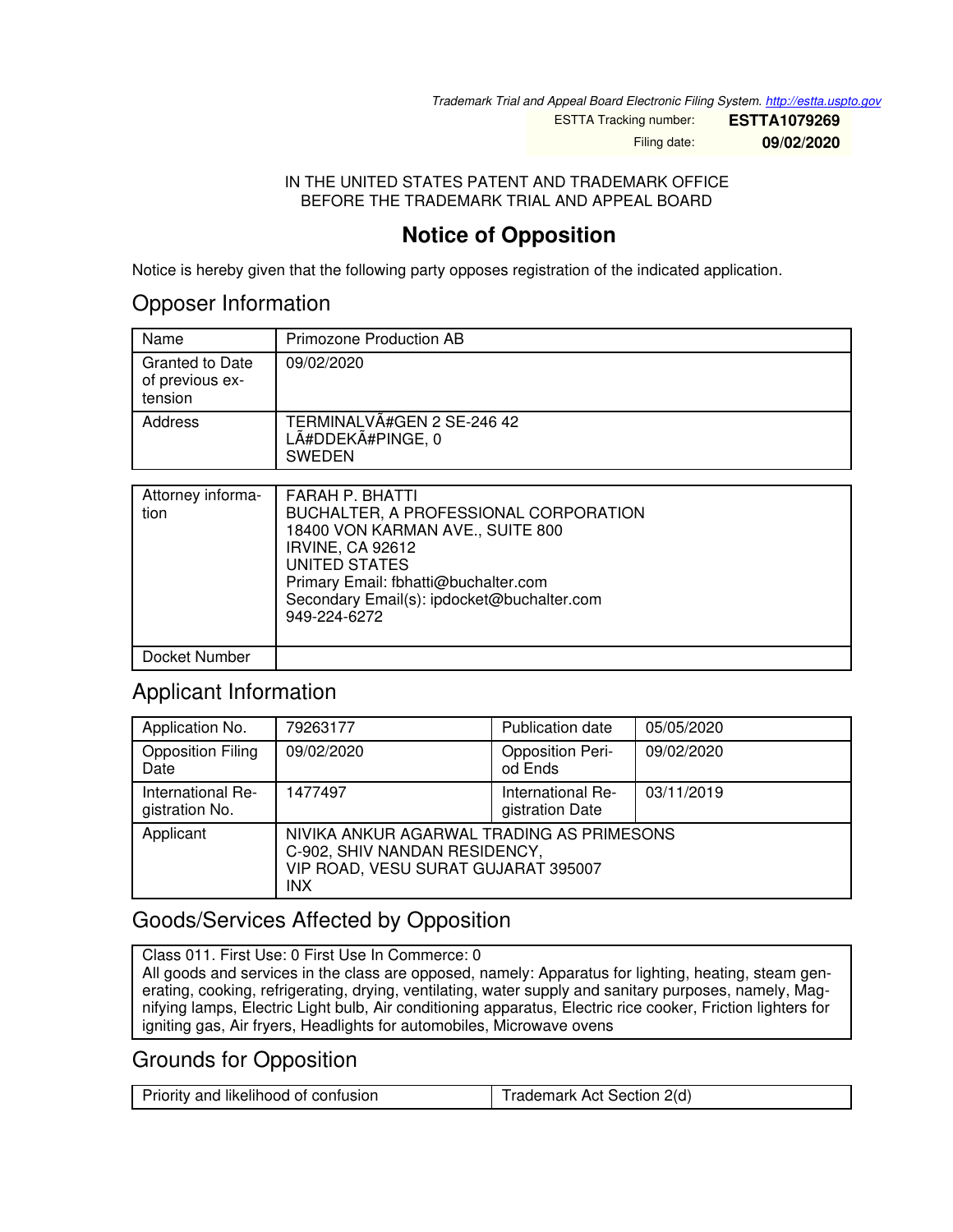# Mark Cited by Opposer as Basis for Opposition

| U.S. Registration<br>No. | 3312905                                                                                                                                                                                                                                                                                                                                                                                                                                                                                                                                                                                                                                                                                                                                                                                                                                                                                                                                                                                          | <b>Application Date</b>  | 06/23/2006 |
|--------------------------|--------------------------------------------------------------------------------------------------------------------------------------------------------------------------------------------------------------------------------------------------------------------------------------------------------------------------------------------------------------------------------------------------------------------------------------------------------------------------------------------------------------------------------------------------------------------------------------------------------------------------------------------------------------------------------------------------------------------------------------------------------------------------------------------------------------------------------------------------------------------------------------------------------------------------------------------------------------------------------------------------|--------------------------|------------|
| <b>Registration Date</b> | 10/16/2007                                                                                                                                                                                                                                                                                                                                                                                                                                                                                                                                                                                                                                                                                                                                                                                                                                                                                                                                                                                       | Foreign Priority<br>Date | 04/20/2006 |
| <b>Word Mark</b>         | <b>PRIMOZONE</b>                                                                                                                                                                                                                                                                                                                                                                                                                                                                                                                                                                                                                                                                                                                                                                                                                                                                                                                                                                                 |                          |            |
| Design Mark              |                                                                                                                                                                                                                                                                                                                                                                                                                                                                                                                                                                                                                                                                                                                                                                                                                                                                                                                                                                                                  |                          |            |
| Description of<br>Mark   | <b>NONE</b>                                                                                                                                                                                                                                                                                                                                                                                                                                                                                                                                                                                                                                                                                                                                                                                                                                                                                                                                                                                      |                          |            |
| Goods/Services           | Class 009. First use: First Use: 0 First Use In Commerce: 0<br>[ OZONISERS; COMPUTERS ]<br>Class 011. First use: First Use: 0 First Use In Commerce: 0<br>OZONE GENERATORS FOR CLEANING, DISINFECTING AND BLEACHING<br>OF PAPER PULP, FOOD, WATER, SOIL, AIR, FUMES AND WASTE; IN-<br>STALLATIONS FOR OZONE GENERATION, NAMELY A UNIT CONSISTING<br>OF AN ENERGY PROVIDER, AN OZONE GENERATOR, A COOLER, A COM-<br>PUTINGUNIT AND A DISTRIBUTION UNIT; CORONA REACTOR, NAMELY A<br>DISCHARGE REACTOR FOR THE PRODUCTION OF OZONE FROM OXY-<br>GEN BY DISCHARGES PROVIDED BY STRONG ELECTRICAL FIELDS, AND/<br>OR BY POLLUTANT DESTRUCTION WHERE POLLUTED GASEOUS SUB-<br>STANCES ARE BROKEN DOWN BY DISCHARGES PRODUCED BY<br>STRONGELECTRICAL FIELDS; WATER PURIFYING APPARATUS AND MA-<br><b>CHINES</b><br>Class 040. First use: First Use: 0 First Use In Commerce: 0<br>WATER TREATMENT; TREATMENT OF MATERIALS, NAMELY BLEACHING<br>OF PAPER PULP, CLEANING AND DISINFECTING OF WATER, AIR, |                          |            |

| Attachments | Notice of Opposition - PRIMESONS.pdf(26343 bytes) |
|-------------|---------------------------------------------------|
|             |                                                   |
| Signature   | /fbhatti/                                         |
| Name        | FARAH P. BHATTI                                   |
| Date        | 09/02/2020                                        |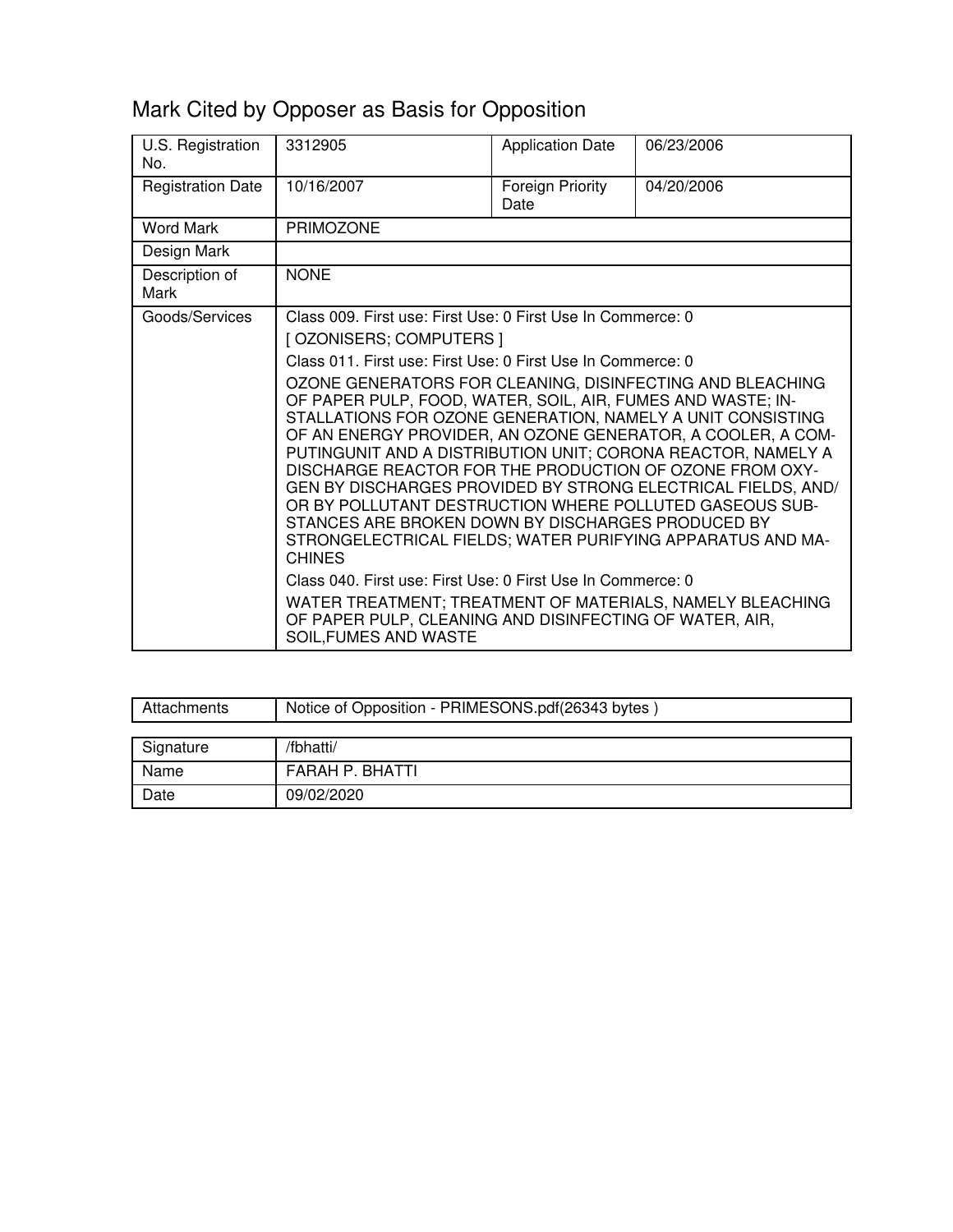#### **IN THE UNITED STATES PATENT AND TRADEMARK OFFICE BEFORE THE TRADEMARK TRIAL AND APPEAL BOARD**

| Primozone Production AB,                                 |                      |
|----------------------------------------------------------|----------------------|
| Opposer,                                                 | Opposition No.       |
| VS.                                                      | Serial No. 79/263177 |
| Nivika Ankur Agarwal Trading As Primesons<br>Individual, | Mark: PRIMESONS      |
| Applicant.                                               |                      |

UNITED STATES PATENT AND TRADEMARK OFFICE Trademark Trial and Appeal Board P.O. Box 1451 Alexandria, VA 22313-1451

#### **NOTICE OF OPPOSITION**

| Re:        | Application Serial No. 79/263177                     |
|------------|------------------------------------------------------|
| Mark:      | <b>PRIMESONS</b>                                     |
| Applicant: | Nivika Ankur Agarwal Trading as Primesons Individual |
| Filed:     | March 11, 2019                                       |
| Published: | May 5, 2020                                          |
| Classes:   | 1, 11, 16, 21, 24, 25, 28                            |

 Primozone Production AB, a Limited Stock Company of Sweden, having a principal place of business at Terminalvägen 2 SE-246 42 Löddeköpinge, Sweden, believes it will be damaged by registration of the mark PRIMESONS in Class 11 covered by U.S. Application Serial No. 79/263177 ("Applicant's Mark") owned by Nivika Ankur Agarwal Trading As Primesons Individual.

The grounds for this Opposition are as follows:

1. Opposer provides in commerce, *inter alia*, ozone generators for cleaning,

disinfecting and bleaching of paper pulp, food, water, soil, air, fumes and waste; installations for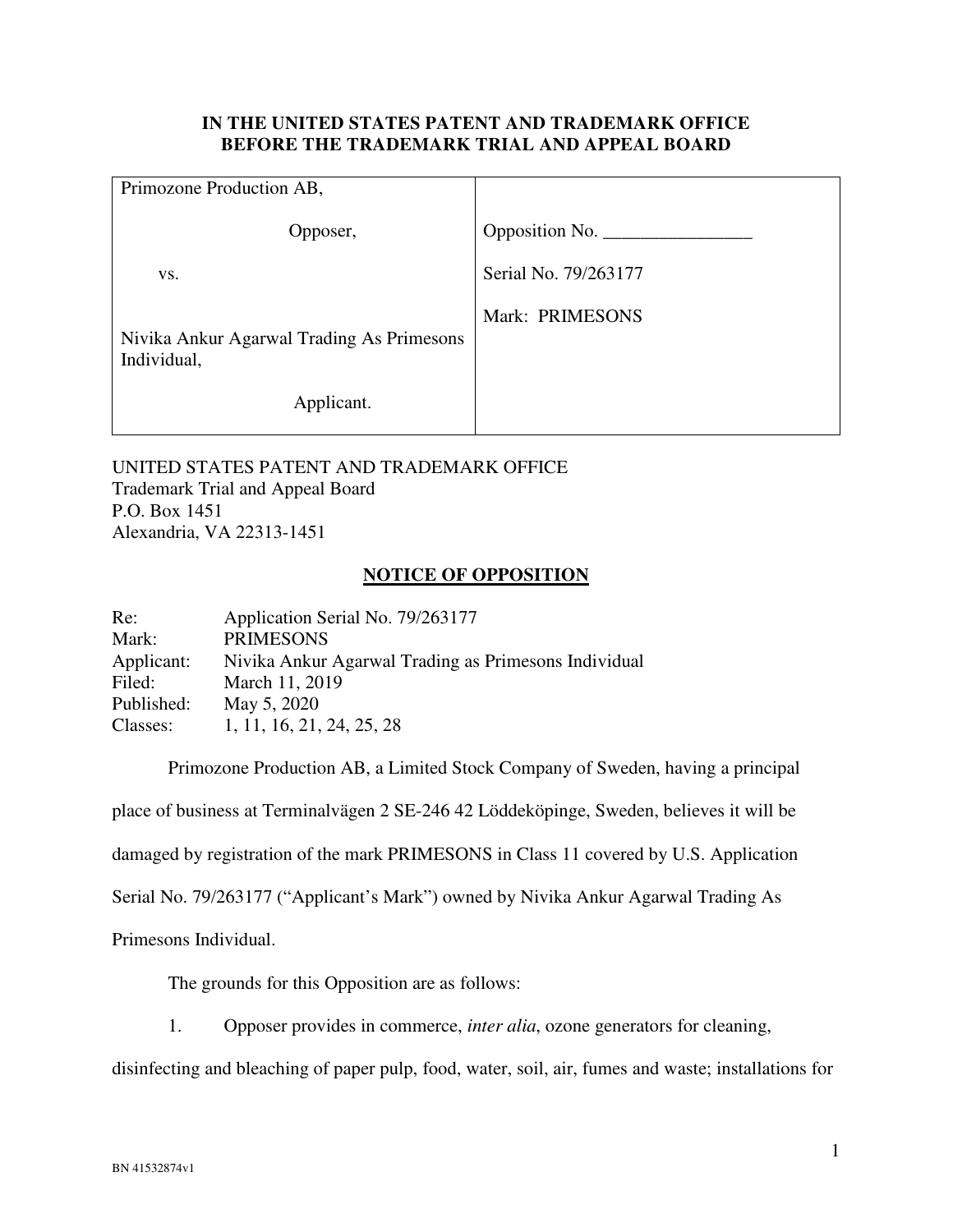ozone generation, namely, a unit consisting of an energy provider, an ozone generator, a cooler, a computing unit and a distribution unit; corona reactor, namely, a discharge reactor for the production of ozone from oxygen by discharges provided by strong electrical fields, and/or by pollutant destruction where polluted gaseous substances are broken down by discharges produced by strong electrical fields; water purifying apparatus and machines; water treatment; treatment of materials, namely, bleaching of paper pulp, cleaning and disinfecting of water, air, soil, fumes and waste ("Opposer's Goods and Services").

2. Opposer, since at least as early as 2010, has used the PRIMOZONE mark ("Opposer's Mark") in interstate commerce in connection with Opposer's Goods and Services.

3. Opposer's first use of Opposer's Mark pre-dates first use (or any use) of Applicant's Mark.

4. Opposer owns common law rights to the PRIMOZONE mark that pre-date Applicant's rights, if any. In addition, Opposer owns U.S. Trademark Registration No. 3,312,905 for the mark PRIMOZONE.

5. Since long prior to Applicant's filing of its application to register the PRIMESONS mark, and long prior to any claimed use of the mark by Applicant, Opposer has and continued to use, advertise and promote in commerce Opposer's PRIMOZONE mark in connection with Opposer's Goods and Services.

6. Opposer has expended substantial amounts of money, time and resources in advertising, promoting, sales, use and worldwide distribution of Opposer's Goods and Services. Opposer has built up extensive goodwill in its PRIMOZONE trademark.

2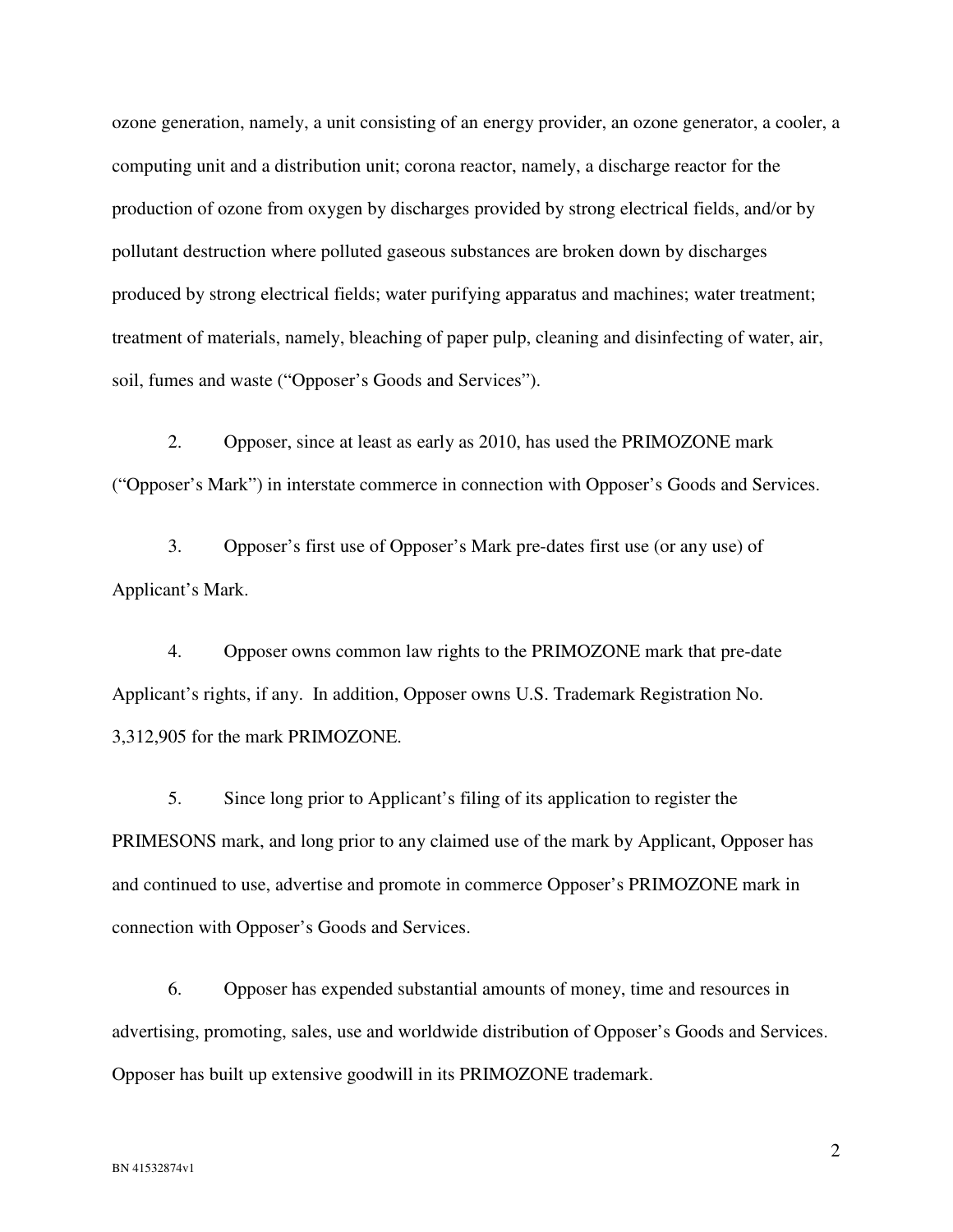7. Prior to Applicant's filing of its application to register PRIMESONS, purchasers had come to recognize Opposer's PRIMOZONE mark as identifying goods and services emanating exclusively from Opposer.

8. On March 11, 2019, Applicant filed an application to register PRIMESONS for goods in several classifications, including in Class 11 for "apparatus for lighting, heating, steam generating, cooking, refrigerating, drying, ventilating, water supply and sanitary purposes, namely, magnifying lamps, electric light bulb, air conditioning apparatus, electric rice cooker, friction lighters for igniting gas, air fryers, headlights for automobiles, microwave ovens" (Application Serial No. 79/263177). The subject application was published for opposition on May 5. 2020 in the *Official Gazette* of the United States Patent and Trademark Office. Opposer filed an Extension of Time to Oppose the mark which was granted until September 2, 2020.

9. Opposer has timely filed this Opposition.

10. Applicant's alleged PRIMESONS mark as identified on goods in Class 11 is confusingly similar to Opposer's PRIMOZONE mark. The overall commercial impression conveyed by Applicant's alleged mark is identical to Opposer's Mark.

11. The relevant goods in Class 11 in Applicant's opposed application are similar to and related to Opposer's goods and services with which Opposes uses the PRIMOZONE mark. Applicant's use and registration of the PRIMESONS mark in connection with these particular goods is likely to cause confusion, deception and/or mistake among the relevant public.

12. The channels of distribution employed by Opposer and Applicant for the Class 11 goods are similar, and the classes of customers sold to by Opposer and Applicant are similar.

3